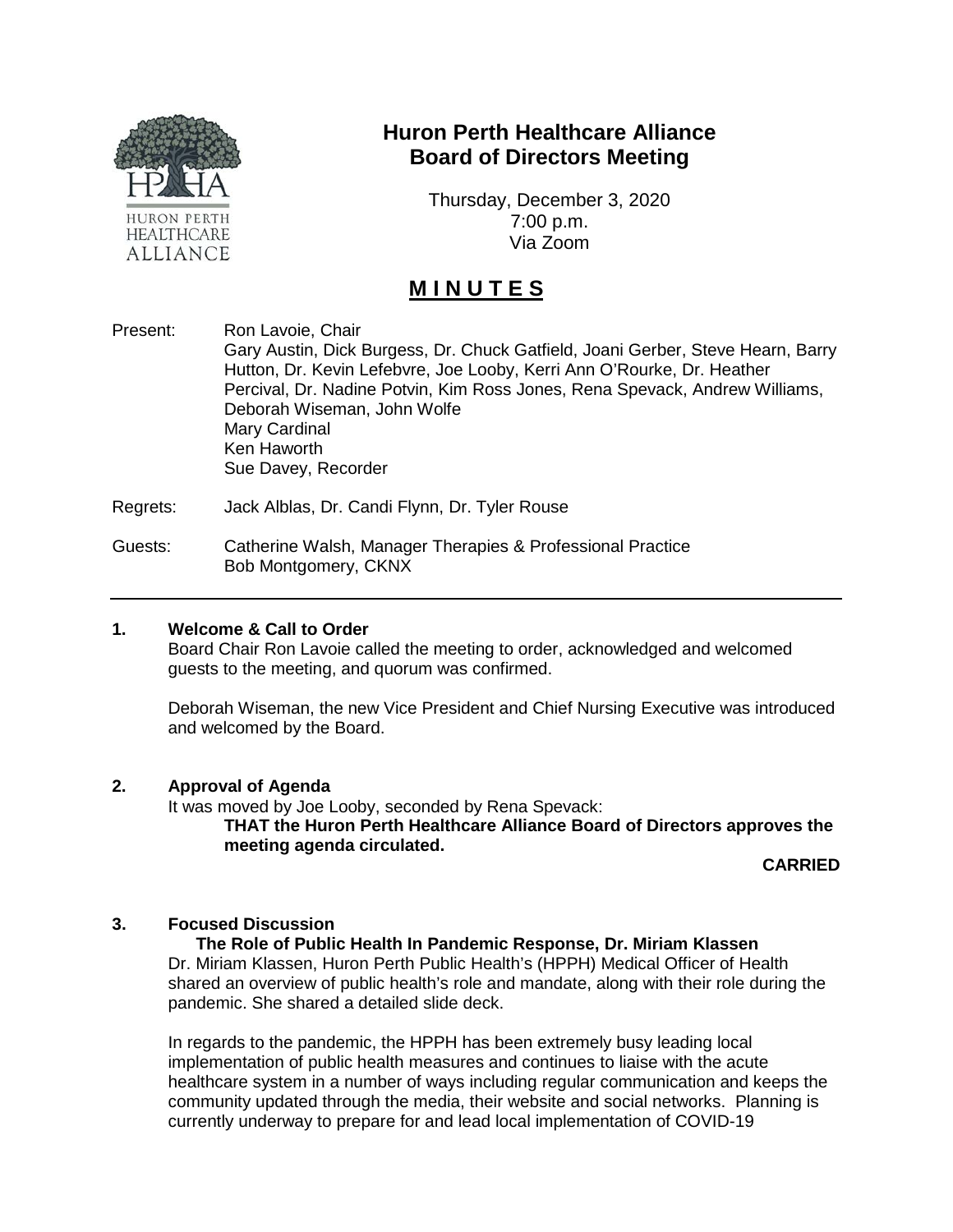vaccination which will hopefully start in the first quarter of 2021. Dr. Klassen recognized the local response of healthcare partners working together to respond to COVID-19.

On behalf of the Board, Andrew Williams extended his thanks to Dr. Klassen and her team for their hard work in our region, especially related to their response to the pandemic.

# **4. Patient Story**

Catherine Walsh, Manager of Therapies and Professional Practice shared stories from the Huron Perth Healthcare Alliance's Spiritual Care Provider and a Social Worker. These stories related to adapting care during Covid and providing the best possible patient experience in the face of challenges including family and caregiver presence restrictions, community spiritual care limitations, loss of volunteers and patient loneliness.

Catherine was thanked for sharing these impactful stories with the Board and departed the meeting.

# **5. Declaration of Conflict of Interest**

There was no conflict of interest declared by any members.

## **6. Approval of Minutes**

## **6.1 November 5, 2020**

It was moved by Gary Austin, seconded by Dick Burgess:

**THAT the Huron Perth Healthcare Alliance Board of Directors approves the minutes from the meeting held November 5, 2020.**

**CARRIED**

## **7. COVID-19 Update**

Andrew Williams provided an update and reported that an outbreak has been declared on the Medicine Unit at the Stratford Site. He noted that patient and family caregiver presence is now restricted on the unit with exceptions for compassionate reasons. The unit is closed to new admissions and the outbreak will affect planned discharges. The Huron Perth Healthcare Alliance Infection Prevention and Control team is supporting patients and staff members. All safety measures are in place and prevalence swabbing is being done. Communications have been circulated to the Board and will continue to be shared as information is available.

Andrew reported that the Huron Perth Healthcare Alliance has implemented surgical preoperative swabbing for patients undergoing a general anaesthesia or a spinal that may revert to general to protect the patients and staff.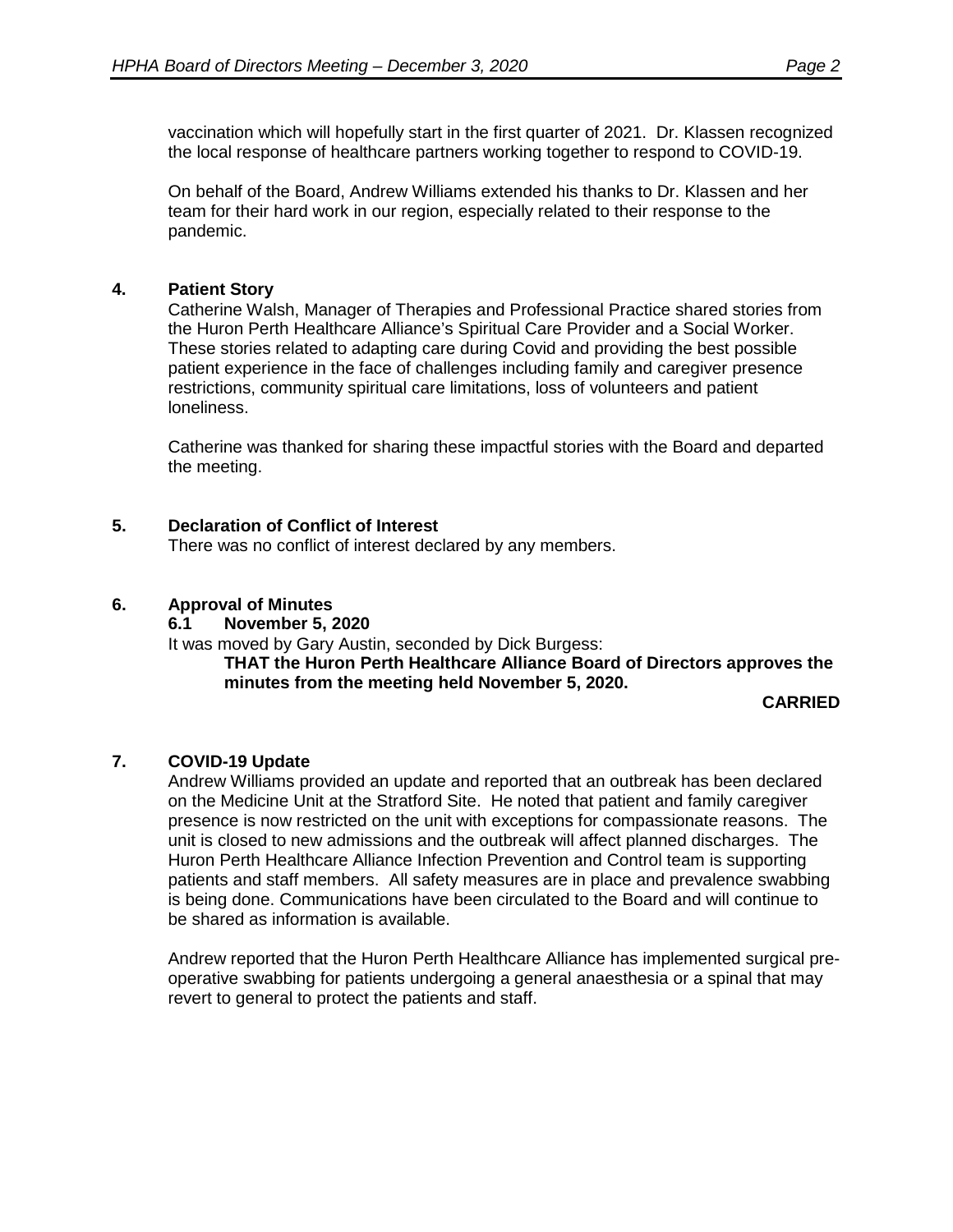## **8. Consent Agenda**

It was moved by Kerri Ann O'Rourke, seconded by John Wolfe:

**THAT the Huron Perth Healthcare Alliance Board of Directors approves the December 3, 2020 Consent Agenda that included reports from the:**

- **Chief Nursing Executive**
- **President & Chief Executive Officer**

# **Alliance Chief of Staff Report**

Dr. Lefebvre acknowledged and expressed his appreciation to the physicians and staff that supported and provided care during the Cedarcroft outbreak. Discussions are ongoing and plans for ramp-down of services if required will be step-wise rather than lockdown measures, along with cohorting patients and staff. Discussions regionally with hospital partners are ongoing about how to support each other during Covid.

It was moved by Kim Ross Jones, seconded by Barry Hutton:

**THAT the Huron Perth Healthcare Alliance Board of Directors accepts the Alliance Chief of Staff Report as presented.**

**CARRIED**

**CARRIED**

#### **9. Governance**

## **9.1 Board Committee Reports**

#### **9.1.1 Local Advisory Committees**

#### Clinton Public Hospital

Dick Burgess presented the report from the meeting held on November  $18<sup>th</sup>$  for informational purposes. He noted that the traditional Gift of Lights Celebration is being held as a drive-by lighting of the tree. The Clinton and area community were commended for their successful Radiothon Campaign which generated over \$65K in support of the Clinton Public Hospital Foundation.

#### St. Marys Memorial Hospital

The St. Marys Local Advisory Committee met on November 17<sup>th</sup> and the report was presented by Kim Ross Jones for informational purposes. She noted the resignation of Krista Linklater who was the Executive Director of the St. Marys Healthcare Foundation and recognized her for her dedication and hard work with the "Someone I Know" Campaign towards the expansion of the Wellness Centre.

#### **Seaforth Community Hospital**

The Seaforth Local Advisory Committee met on November 16<sup>th</sup> and there was no quorum. The summary was circulated for informational purposes.

#### Stratford General Hospital

Rena Spevack presented the detailed report from the meeting held November  $19<sup>th</sup>$  for informational purposes.

## **9.1.2 Medical Advisory Committee**

The Medical Advisory Committee met on November 26<sup>th</sup> and Dr. Lefebvre presented the meeting highlights that were pre-circulated for informational purposes.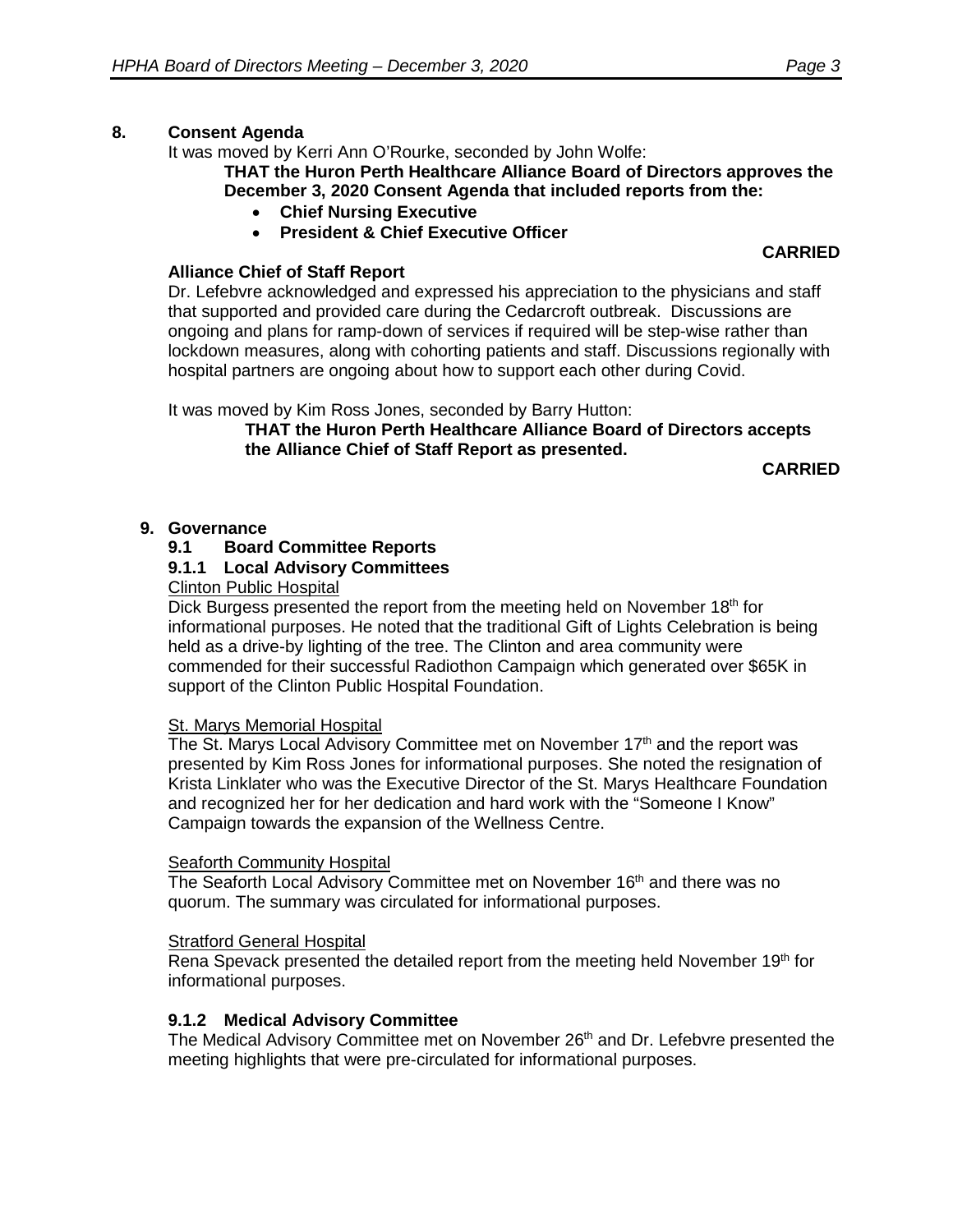# **9.1.3 Huron Perth & Area Ontario Health Team**

The Huron Perth & Area Ontario Health Team continues to meet and move forward with implementation. Draft Terms of Reference for three committees were circulated with the President and CEO report to include:

- Board-to-Board Reference Group
- Implementation Committee
- Planning and Priority Committee

The Board was asked to review and provide feedback. The Terms of Reference will be finalized for the January large group meeting of the HPA-OHT.

The partner agreement template was shared in the agenda package as well and a draft is being finalized to be circulated to the HPA-OHT boards for review, discussion and input. An engagement session to review and discuss the agreement will be arranged in January for the Huron Perth Healthcare Alliance (HPHA) Board of Directors.

The HPA-OHT has set indicators to include:

- Favourably "Shift" 30-day hospital readmission rates for acute congestive heart failure patients in the HPA-OHT.
- 80% of Mental Health and Addictions community interactions by the Mobile Crisis Rapid Response Team diverted from ED.
- Greater than 90% adoption rate of standardised IPAC policies and procedures across HPA-OHT partner organizations.

Confirmation of funding has been received from the Ministry (\$375K for 2020/2021/\$750K for next year). Since the HPHA (Stratford General Hospital) is the funder, a Transfer Payment Agreement has been received for sign off to the Ministry for the funds. A draft budget will be brought forward to the HPA-OHT large group meeting in December.

Bob Montgomery departed the meeting at 8:15 p.m.

# **10. In-Camera Session**

# **10.1 Motion to Move to In-Camera Session**

It was moved by Steve Hearn, seconded by John Wolfe:

**THAT the Huron Perth Healthcare Alliance move in-camera at 8:15 p.m.**

**CARRIED**

# **10.2 Motion to Move out of In-Camera Session**

It was moved by Barry Hutton, seconded by Kerri Ann O'Rourke:

**THAT the Huron Perth Healthcare Alliance move out of the in-camera session at 8:58 p.m.** 

**CARRIED**

# **10.3 Report from In-Camera Session**

During the In-Camera Session, the Board received the Medical Advisory Committee report, an update on the Clinton Public Hospital Emergency Department and discussed a community issue.